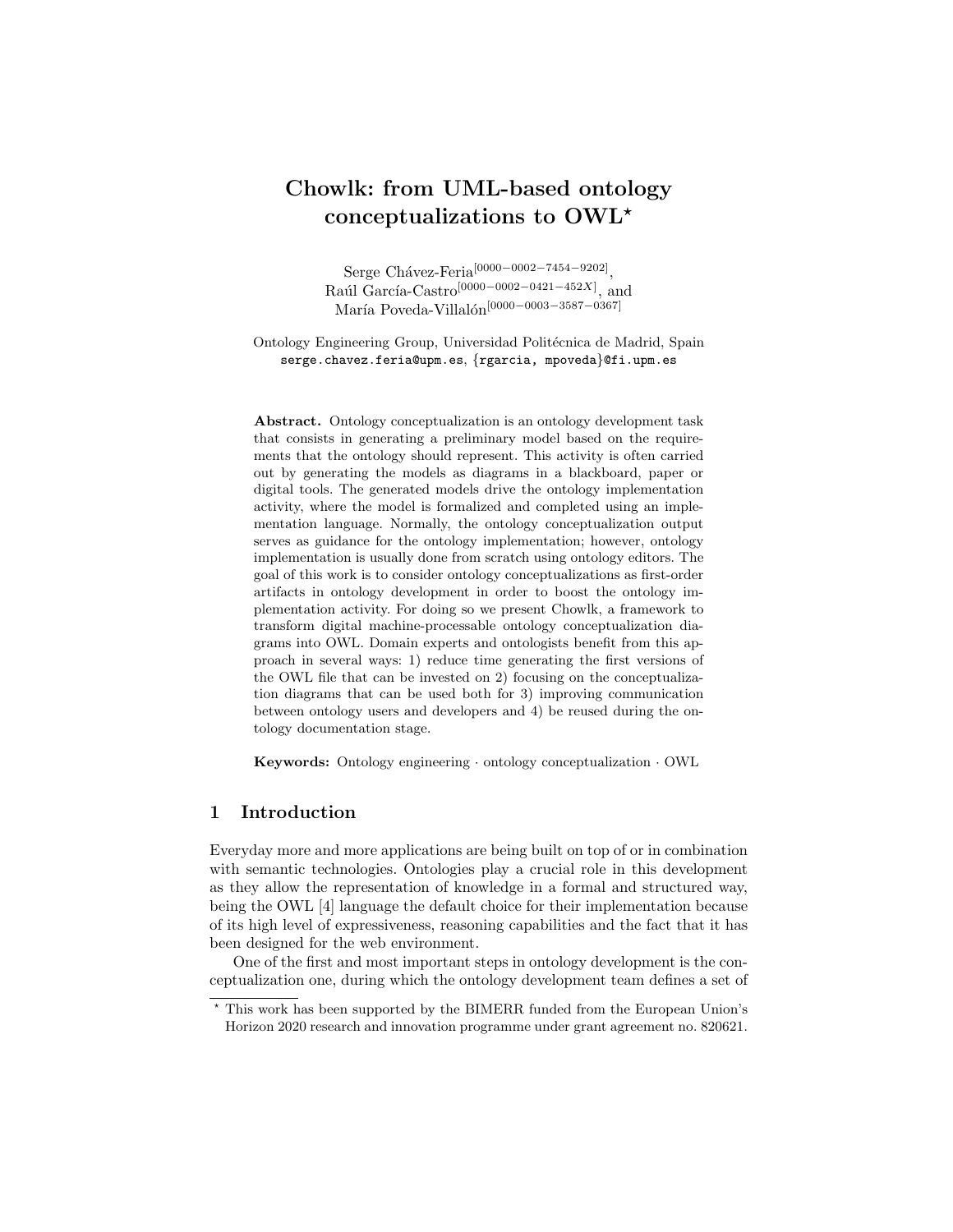concepts and properties to represent the knowledge of a specific domain. Often, this conceptualization is materialized in a diagram that displays the relationships, attributes and axioms of the different concepts of an ontology. From this model, the ontology implementation is carried out normally using an ontology editor, such as Protégé [11], realizing the model into OWL code.

However, in this process the diagram is in most of the cases only used as a guideline to implement the ontology, translating the ontological elements and constructs to a formal syntax, being this process mostly manual and error-prone. Some tools have been proposed in the last years that allow the graphical creation or modification of ontologies following their respective visual notations [16, 2].

In our case, rather than building a graphical ontology editor, the effort is driven towards the goal of allowing a smoother transition from the conceptualization activity to a first version of the actual implementation by taking the conceptualization output as a first order artifact in ontology development projects. For doing so, the Chowlk framework has been designed. The framework, shown in Figure 1, consists of: 1) an UML-based visual notation; 2) a pair of diagrams.net templates implementing the visual notation; and 3) a converter from diagrams.net XML diagrams to OWL. It should be clarified that the resource presented in this paper is the converter that will be detailed in Section 3). However, for a better understanding of the converter, the visual notation is briefly presented in Section 2.

It should be clear at this stage that our goal is to fill the gap between the conceptualization and implementation of ontologies which is still a manual process, and as every manual procedure, it can be prone to errors. Even though, it is true that users can create ontologies directly in specialized editors such as Protégé [10] and avoid the creation of a diagram, our focus is on ontology users who follow developments where the conceptualization is the corner stone of the development process, and want to take full advantage of the effort made in the conceptualization step, for example to communicate and verify the model with users or clients as well as for documenting the ontology to publish or share it.

The validation of the Chowlk converter is described in Section 4 while a comparison with existing approaches is presented in Section 5. Future lines of work to evolve and improve the present work are proposed in Section 6.



Fig. 1: Chowlk framework.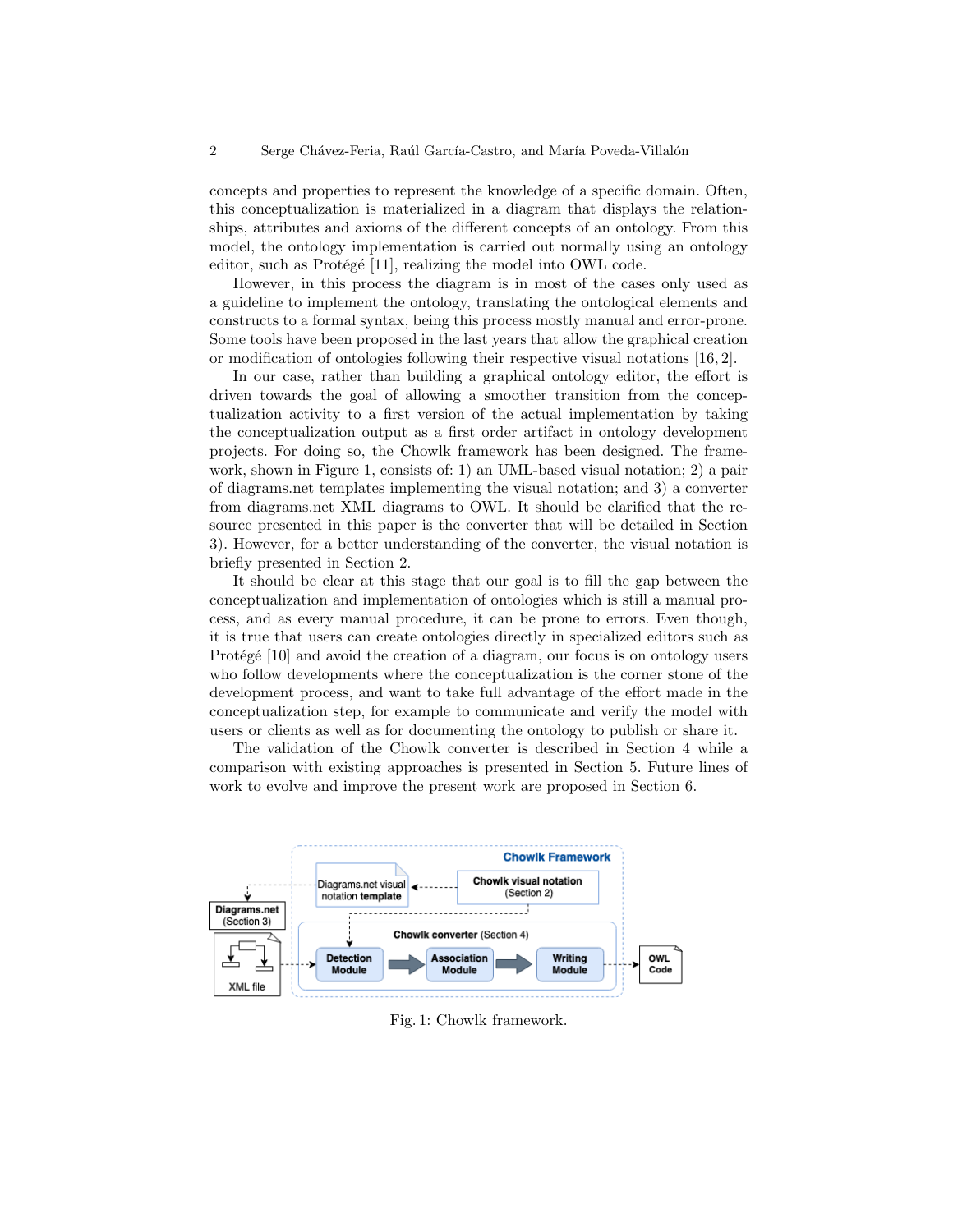# 2 Visual notation

The converter presented in this paper is based on the Chowlk visual notation that extends the UML Ont profile [7]. It should be mentioned that while the original UML Ont profile utilizes custom stereotypes and dependencies to cover OWL 1 constructs, the Chowlk notation binds the stereotypes used in the profile to OWL and RDF(S) constructs. Also, the visual notation used in this work proposes compact alternatives for representing property characteristics and axioms.

Due to the fact that the notation is considered an input for the converter instead of part of the resource presented in this paper, and for space matters, in this section only the main characteristics of the notation are included. While the notation has been partially published in [6], a more complete and updated version, including examples and alternative notation elements for those presented in this paper, is provided in the notation website.<sup>1</sup>

Figure 2 provides an overview of the notation of the main OWL elements. Named classes are represented by labelled boxes. Unlabelled boxes or circles are used to represent anonymous classes and class intersections, unions, equivalences and disjoints. Object properties are represented by labelled arrows and datatype properties by labelled boxes attached to class boxes. Note that both types of properties can be represented by diamonds, notation needed in some cases, for example to represent equivalences or property hierarchies for datatype properties. For object properties, the relations between them (subproperty of, inverse or equivalent) can be represented both by arrows linking either the arrows representing the properties or the diamonds representing them.

Property characteristics (functional, inverse functional, transitive and symmetric) can be indicated before the property name or stating the characteristic construct in the diamond. Class constraints are represented between classes including the operator (universal, existential o cardinality) before the property over which the constraint is stated for subclass constraints. For equivalent class constraints or constraints in domains or ranges, unlabelled boxes are used in combination with the equivalent or domain/range indicator.

The Chowlk visual notation also allows to declare namespaces, for example to link entities from different ontology modules within a network or to indicate the reuse of other ontology elements. Finally, the notation includes a metadata block used not only for documenting the diagram but for ontology metadata generation during the conversion phase. The metadata is stated in a printed-document alike shape and makes use of the prefixes defined in the namespaces building block. Examples of namespaces and metadata blocks are shown in Figure 3.

<sup>1</sup> https://chowlk.linkeddata.es/notation.html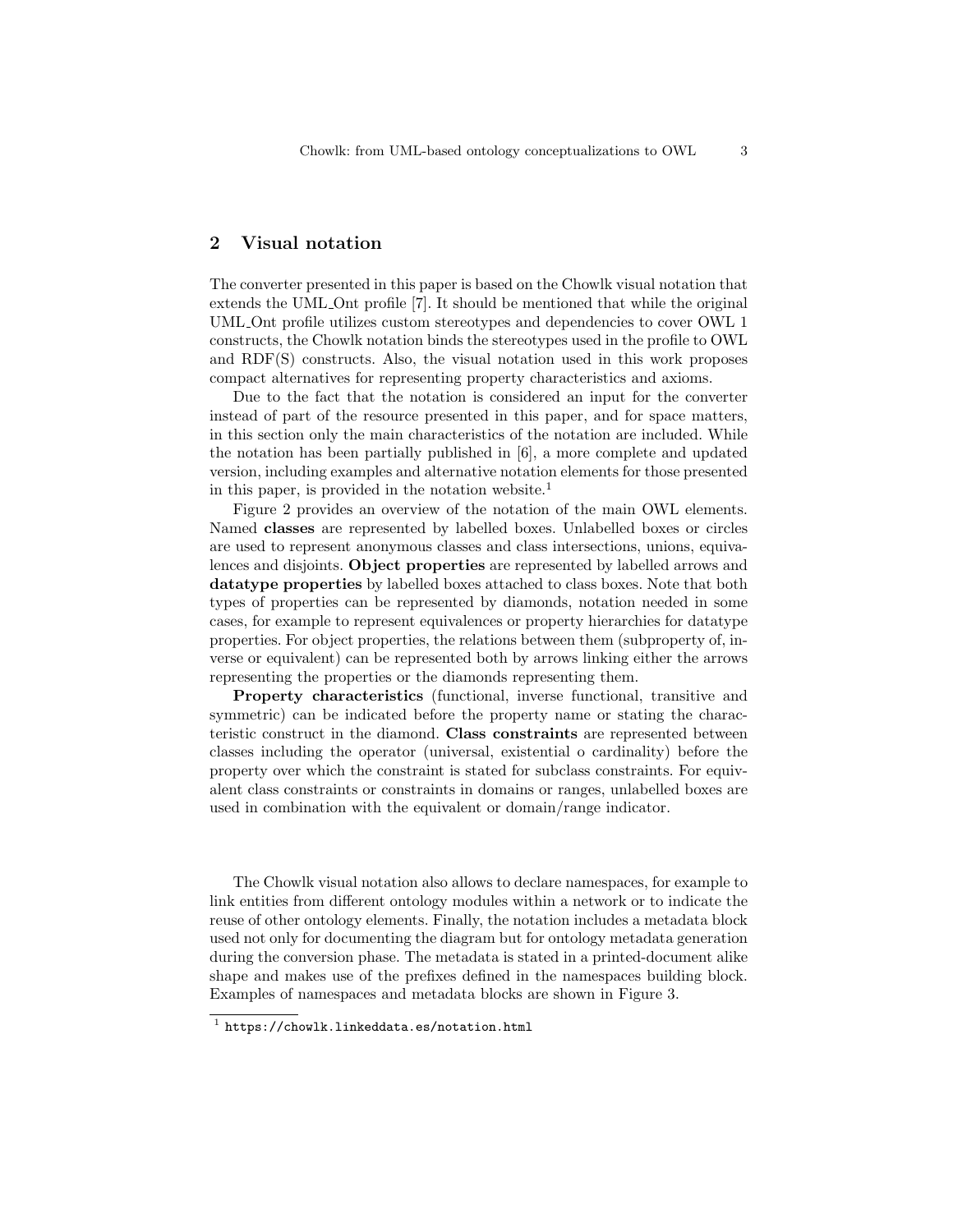



Fig. 2: Chowlk visual notation summary.

Figure 3 shows an excerpt of the BIMERR building ontology.<sup>2</sup> The figure shows basic elements such as classes, class hierarchies, object properties and datatype properties. Also, some more complex statements are represented as universal restrictions, for example between building:Building and building:Storey over the object property bot:hasStorey. Class cardinality constrains are shown for several datatype properties, for example the cardinality of the attribute building:ifcIdentifier for building:Storey is exactly 1.

Even though the presented visual notation is in some cases a one to one representation of the formalisms of the OWL language, it gives the freedom to

 $^{\rm 2}$  http://bimerr.iot.linkeddata.es/def/building#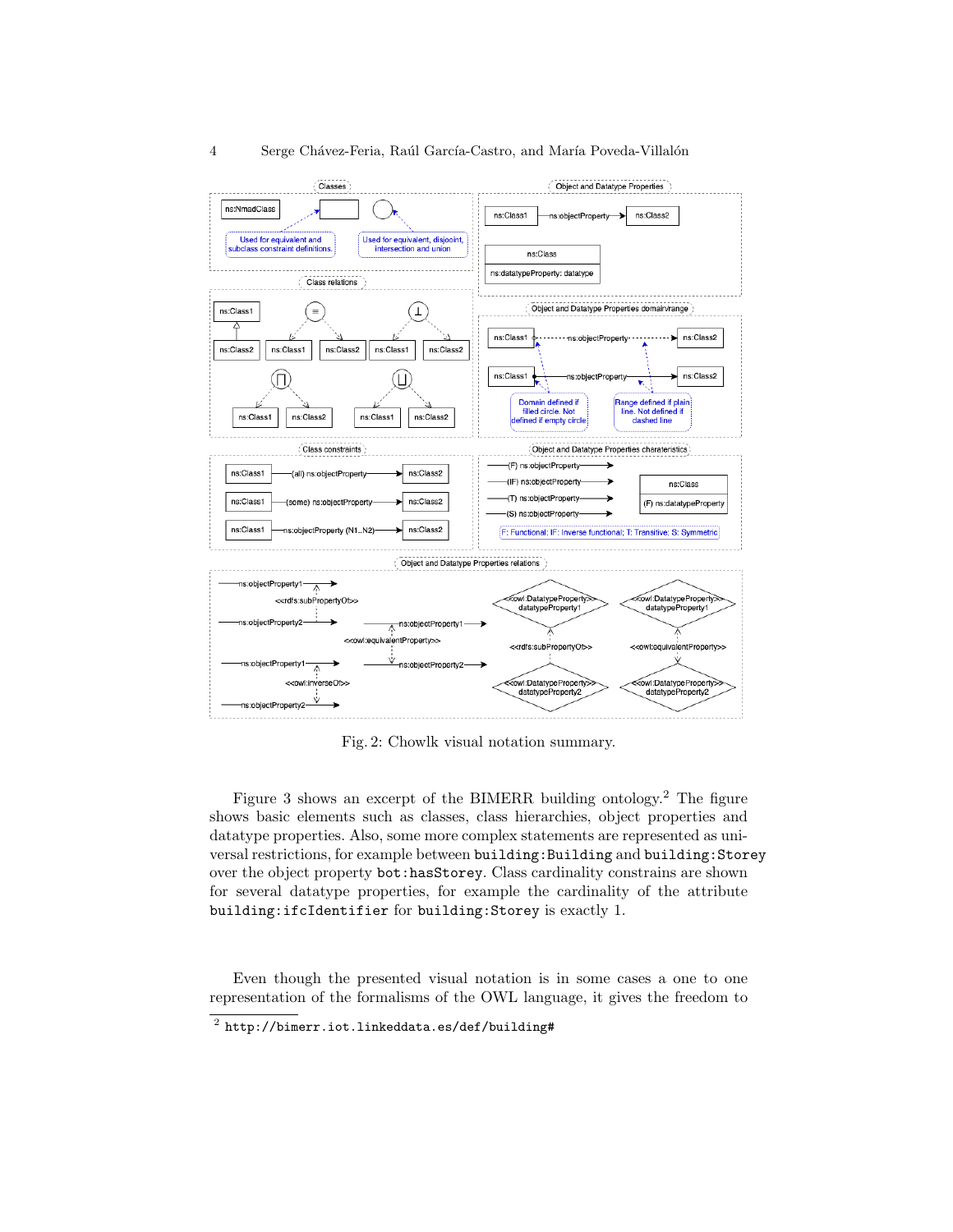

Fig. 3: Conceptualization example for an ontology using Chowlk.

develop lighter models. These less complex models can contain just boxes and plains arrows, without indicating restrictions or more complicated constructs, almost like a conceptual map, which is easier to develop and understand by non ontology experts. For this reason, the notation allows for different alternatives for representing most of the OWL constructs and the framework includes two flavours of the notation that are implemented in two different templates.

The first template is a complete version containing all the building blocks described in the visual notation. This version was designed for ontology engineers who are knowledgeable about OWL. The second template is a lightweight version containing just a subset of the blocks, such as rectangles, arrows, and Boolean operators without more complicated constructs like restrictions. This second version was intended for users which are not familiar with OWL. Users can upload the templates and start making their conceptualizations by dragging and dropping the building blocks of the template into the diagramming layout of diagrams.net. This procedure reduces the entry barrier to start using the notation and avoids visual syntax errors when constructing the conceptualizations by providing already predefined combinations of the blocks in order to represent the OWL constructs.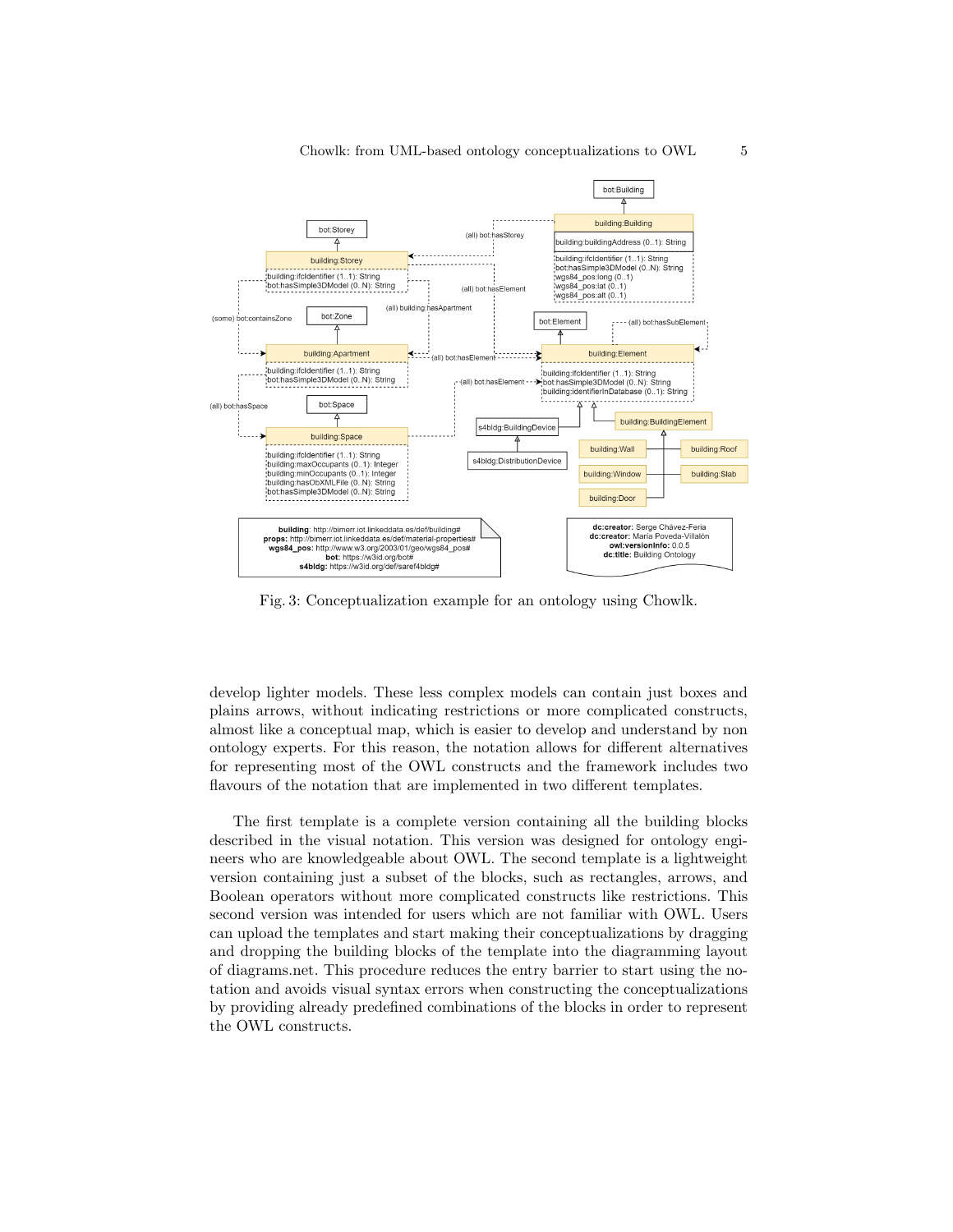# 3 The Chowlk converter

Chowlk is a web application that takes as input an ontology conceptualization created with diagrams.net and generates the OWL implementation. The conceptualization is made following the Chowlk visual notation described in section 2. The web application is available through its  $URL<sup>3</sup>$  and through its API.<sup>4</sup> The source code is shared in a GitHub repository<sup>5</sup> under the Apache 2.0 license. The software has a canonical citation using the  $D O I^6$  provided by its Zenodo entry.<sup>7</sup>

Figure 1 shows the modules in which the system is decomposed, namely: the detection module, the association module, and the writing module. The input to the system is a diagram representing the conceptual model of an ontology in XML format. After the conversion process, the tool outputs the ontology implementation in Turtle that can be downloaded to continue with the remaining ontology engineering process.

It is worth mentioning that even though the workflow shown in Figure 1 has been defined within the Chowlk Framework, it can be reused to develop converters for other visual notations, just by adapting the detection stage which is in charge of detecting the underlying syntax of the blocks. Section 3.1 exposes the reasons to build the converter based on diagrams.net and the rest of the sub-sections cover in detail each of the modules in the transformation pipeline.

# 3.1 Selecting a diagramming tool

As already mentioned, the goal is not to produce a graphical ontology editor but to take advantages of conceptualizations that can be developed with a variety of diagramming tools. Indeed, the Chowlk notation is independent of the tool used to draw the diagram shapes or symbols and provides alternatives in case the diagramming tool does not support some symbols as the existential or universal operators. However, in order to use the converter to generate the OWL code from the conceptualization, diagrams.net should be used as the diagramming tool. The main reasons for choosing diagrams.net are:

- 1. It is flexible enough in terms of features and drawing options, so it allows to implement all the elements of the visual notation.
- 2. It supports synchronous collaborative diagram edition. In this sense, ontologists and domains experts, or other roles involved in ontology conceptualization, could be visualizing and/or editing the diagrams at the same time.
- 3. It is able to export diagrams in a structured format, such as an XML file. Figure 4 shows an example of the nested structure generated, where on the left side we have a very simple ontology excerpt composed by two classes and one object property, and on the right side the XML counterpart. Additionally,

 $^3$  https://chowlk.linkeddata.es

 $^4$  https://chowlk.linkeddata.es/api

<sup>5</sup> https://github.com/oeg-upm/Chowlk

 $^6$  https://doi.org/10.5281/zenodo.4312930

<sup>7</sup> https://zenodo.org/record/4312930#.X9yNt9hKiUk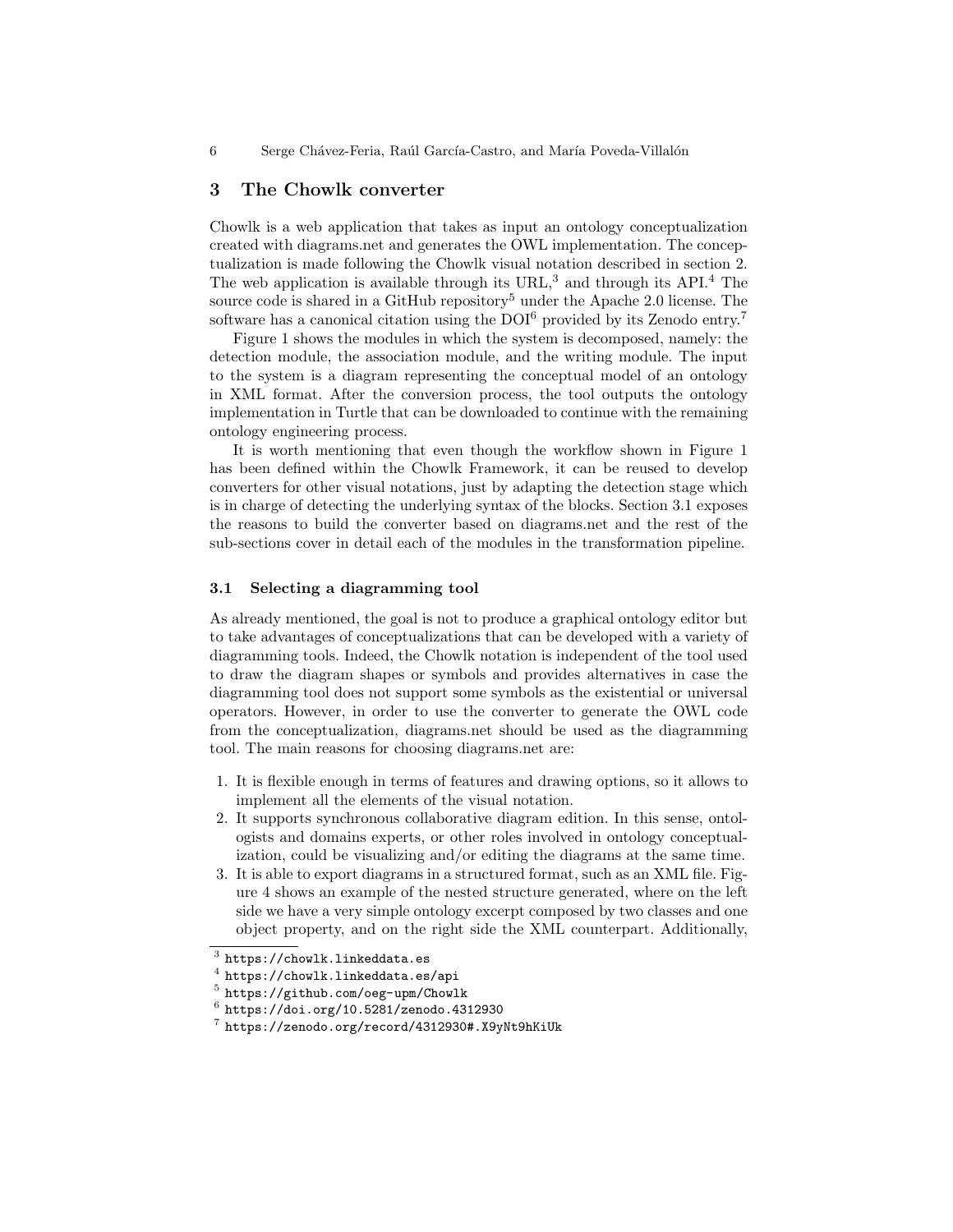

Fig. 4: Sample XML output of diagrams.net

each child element has a sequence of attributes that helps in the identification of each building block. Table 1 describes the fields used to describe the children elements. Some attributes apply to all the building blocks of the diagram such as the "id" field, while others only apply to specific shapes like the arrow blocks that should include a "target" and a "source" field.

4. It is a web-based open source platform. This feature lowers the barrier for its adoption, avoiding the process of having to download the software, install it and run it locally. The open source characteristic also opens the door to increase its functionalities whether through the extension of its source code or by means of plugins.

|         | Block at-Block type         | Definition                                                                        |
|---------|-----------------------------|-----------------------------------------------------------------------------------|
| tribute |                             |                                                                                   |
| id      |                             | Classes, object properties, Unique identifier of the block in the diagram.        |
|         | datatype properties.        |                                                                                   |
| value   |                             | Classes, object properties, Text content assigned to the block. Used to represent |
|         | datatype properties.        | the URIs of the elements of the ontology.                                         |
| style   | object<br>Classes,          | proper-Allows to give style to the blocks and make a differ-                      |
|         | ties, data type properties. | entiation between the elements of the ontology.                                   |
| source  | Object properties           | Points to the block id that is connected to the source                            |
|         |                             | side of an arrow.                                                                 |
| target  | Object properties           | Points to the block id that is connected to the target                            |
|         |                             | side of an arrow.                                                                 |

Table 1: XML diagrams.net data structure.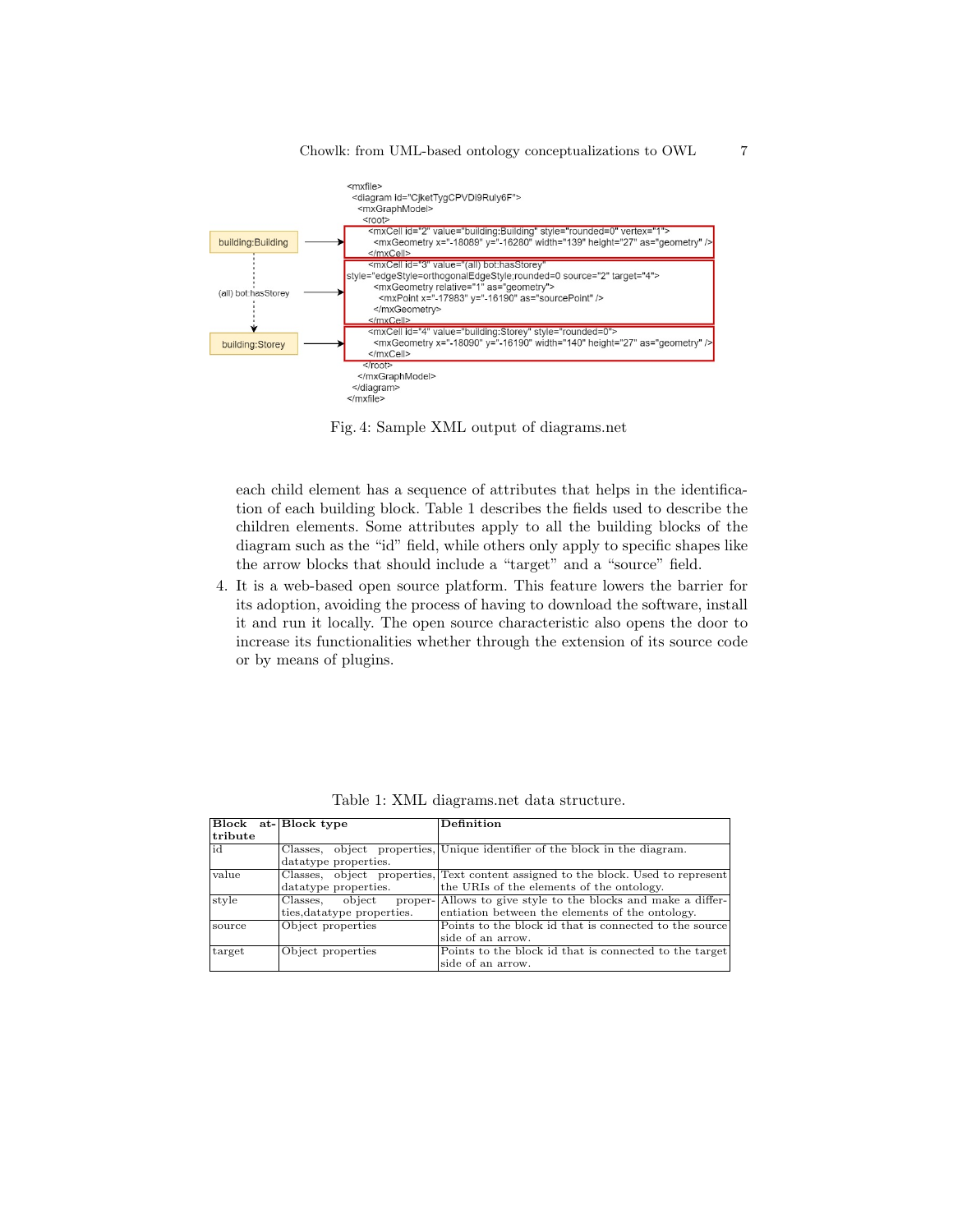#### 3.2 The detection module

Once the diagram is uploaded to the system, the transformation process triggers. The first step in the conversion procedure is performed by the detection module, where all the building blocks of the diagram are found.

The detection of ontology elements is performed for all the building blocks represented in the diagram that follow the Chowlk visual notation, discarding any shape that does not correspond to the notation ones. This detection is done by analyzing the attributes of the XML data structure mentioned in section 3.1. Specifically, the module searches for information in the "style" attribute of children elements to derive the type of shape it is dealing with. For instance, if the "style" attribute contains the keyword "edge", the module can interpret that the shape being analyzed is of type "arrow" that could represent an object property in the OWL language. Each element identified in the diagram populates a predefined data structure, where the fields change according to the type of ontology element. For example, in the case of an object property the data structure will store information regarding its prefix, the URI, if it is functional or symmetric, etc. These data structures facilitate later the querying of elements and searching for information during the subsequent stages.

In most of the cases the type of visual blocks used in the specification has a unique mapping to the OWL construct, like the namespace block. However, there are other situations in which the same type of building block is used to represent more than one OWL element. This is the case of concepts and attributes, where both use the rectangle definition, and it is needed to identify the geometry disposition of the blocks in the layout in order to disambiguate their meaning. In this particular example, if the algorithm detects a rectangle, then it searches for other rectangles above it in a close neighborhood. If they exist, the rectangle we are analyzing represents datatype properties, otherwise it represents a class.

In the current version of the converter, the source and target of arrows in a diagram must be anchored to other building blocks in order to identify the relationship. This characteristic in combination with the restriction that diagrams.net does not allow connections between arrows, impedes the creation of relationships between properties. This means that in order to represent rdfs:subPropertyOf relations between two object properties, the diamond option specified in the visual notation to represent object properties should be used. Diamond shapes can also be used as an optional alternative to state several other characteristics of the properties such as symmetry, functionality, range, domain, etc. If an object property is represented as an arrow in one part of the diagram and additional information is provided using the diamond shape, the definition of the property is generated by combining the information represented in both shapes.

Additionally, the converter is able to identify ontology metadata, and the namespaces and prefixes being used in the model, thanks to specific blocks dedicated to this type of information. Labels to each ontology element are added during the detection process.

Finally, the detector module also identifies any deviation from the visual notation and returns a report diagram indicating in which part of the diagram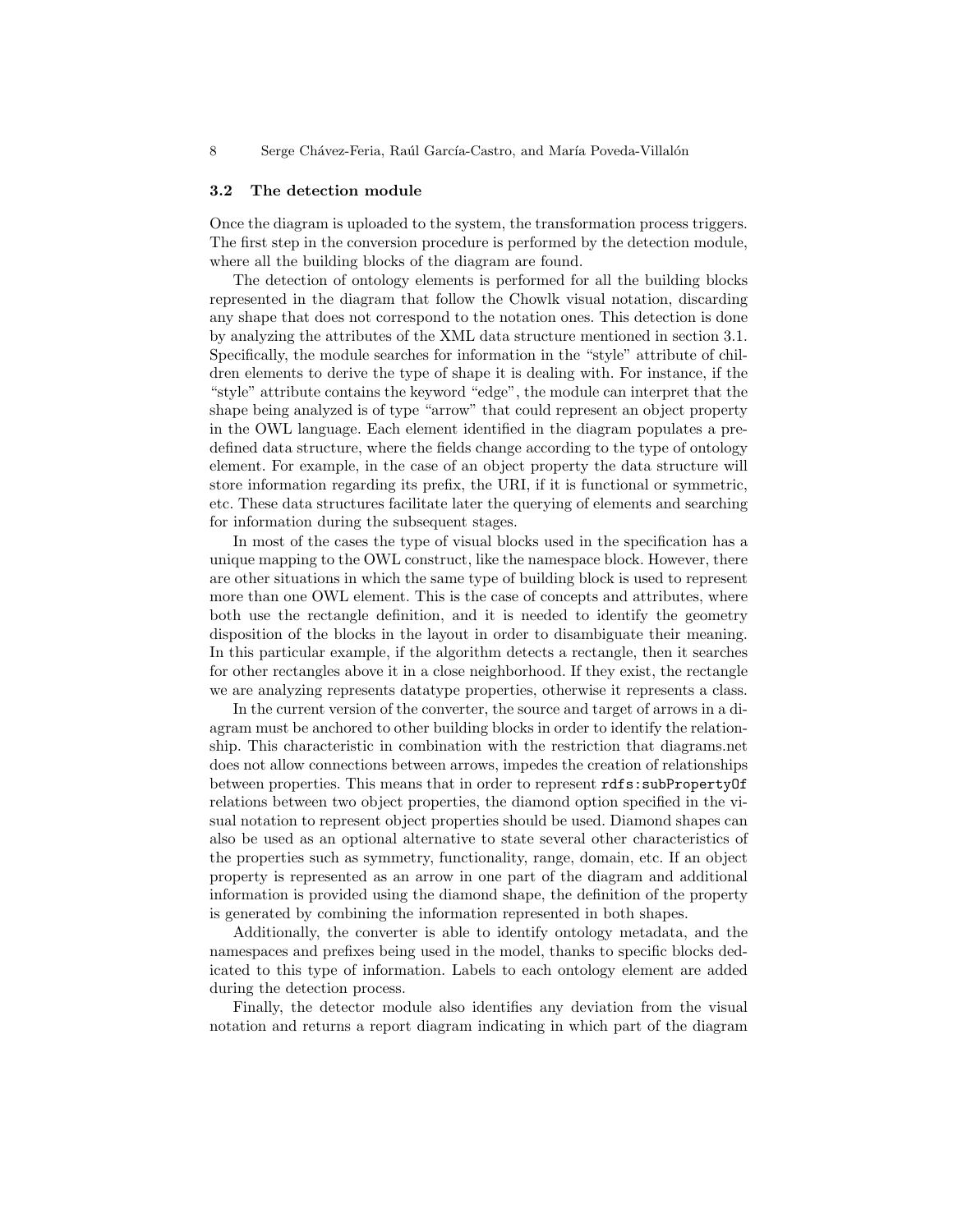the ontology engineer is not following the correct syntax. For instance, if the ontology engineer attempts to instantiate a property without a prefix, or a prefix was detected in the ontology elements that was not included in the namespace declaration block, the module detects those errors and outputs: the id of the block involved, the label if available, and a generic explanation of the error. This example can be seen in Figure 5.

#### **Error Reporting**

The following namespaces were found in the ontology but not in the namespace declaration block. We created new namespaces that are listed bellow, please check them:

· la: http://www.owl-ontologies.com/la#

| <b>Attributes</b>                                                                                                                                                                                                   |  |  |  |
|---------------------------------------------------------------------------------------------------------------------------------------------------------------------------------------------------------------------|--|--|--|
| • Value: has Timestamp, Problem: Problems in the text of the attribute, Shape id: 76                                                                                                                                |  |  |  |
| <b>Arrows</b>                                                                                                                                                                                                       |  |  |  |
| . Value: (all) saref: makes Measurement, Problem: Problems in the text of the arrow, Shape id: 68<br>. Value: , Problem: Domain side of the relation is not connected to any shape, please check this, Shape id: 81 |  |  |  |



#### 3.3 The association module

The association module performs the connection between the classes, and the object and datatype properties instantiated in the diagram.

The correspondences are established following different procedures. In the case of associations between classes and object properties, the module checks if the identifier of the building block representing a class and the identifier in the "source" field of an object property is the same. For the case of association between classes and datatype properties, the module analyzes the location of the blocks representing them. If the datatype property block is below and close enough to a class block, it means those attributes are intended to be used with that class.

In a second step, the module analyzes if the object and datatype properties have a restriction with the class at hand. The module specifically searches for the following notation in the text of the properties: (some), (all), or (N1..N2), which indicates existential, universal, and cardinally restrictions respectively.

If the restrictions exist, the module maintains the connections previously created between the classes and the properties. Otherwise, the associations are eliminated because the properties have been diagrammed in that way only to give the potential user of the ontology an idea of how the properties are planned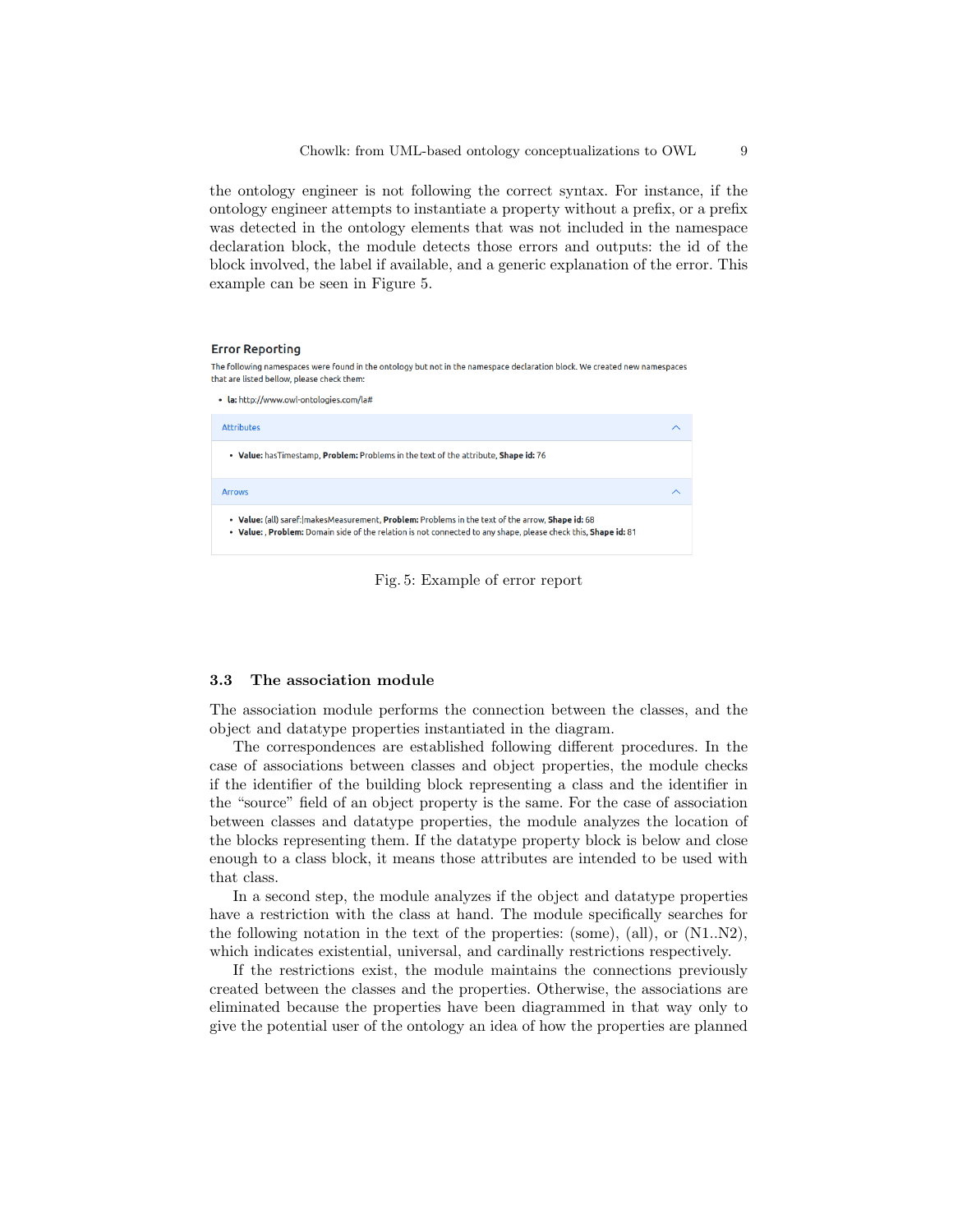to be used. However, there is no formal restriction that states that it can only be used with that specific class.

Finally, the output of this module is an array that contains the concepts, objects properties and datatype properties associated through restrictions. This will facilitate the serialization of the restrictions in the final Turtle file.

#### 3.4 The writing module

The writing module takes all the ontological elements detected in the previous steps and writes them one by one in an RDF file. The process starts by taking as basis a template that already incorporates common namespaces (rdfs, owl, rdf, xml, dcterms and vann) and their prefixes to avoid the user to indicate them.

This default list is complemented with the namespaces and prefixes found in the metadata block. If there exist some prefixes detected on the elements of the ontology (e.g., concepts, relations, attributes) that were not declared on the namespace block, new namespaces invented by the tool are created automatically. Afterwards, the module writes high level information about the ontology declared in the ontology metadata block, such as title, authors, imports, etc. This information will be written in the  $\text{owl:Ontology header}.$ 

Next, the module writes the definition of the object and datatype properties. The following information is included for both types of properties: English labels (which are automatically extracted from the URI), if they are functional, the domain, the range, and if they are sub-property or equivalent to another one. In the case of object properties additional characteristics are included if they are stated during the conceptualization: symmetric, transitive, inverse functional, or inverse of another property.

The process is similar for writing the classes, with the difference that in this case the module uses as input the output from the associations module. The writing module needs such data structure to know the type of restrictions that applies over each class with respect to the object and datatype properties. Relationships of the type owl:disjointWith and owl:equivalentClass with other concepts are also included. Instances and general axioms such as multiple disjoints between several classes are also added.

Once the writing process is finished, the converter provides the ontology in the Turtle format, and the file can be finally downloaded from the GUI of the web application.

Additionally, if the visual notation was not followed properly, a report is provided in the GUI of the application listing all the errors found during the parsing process. The report includes the id of the block containing the error, the label of the block for a rapid inspection in the diagram, and a generic explanation of the problem.

#### 3.5 Current limitations

The diagrams.net tool is a general purpose diagramming software, not specific for the development of ontologies, so the user has to be very careful when con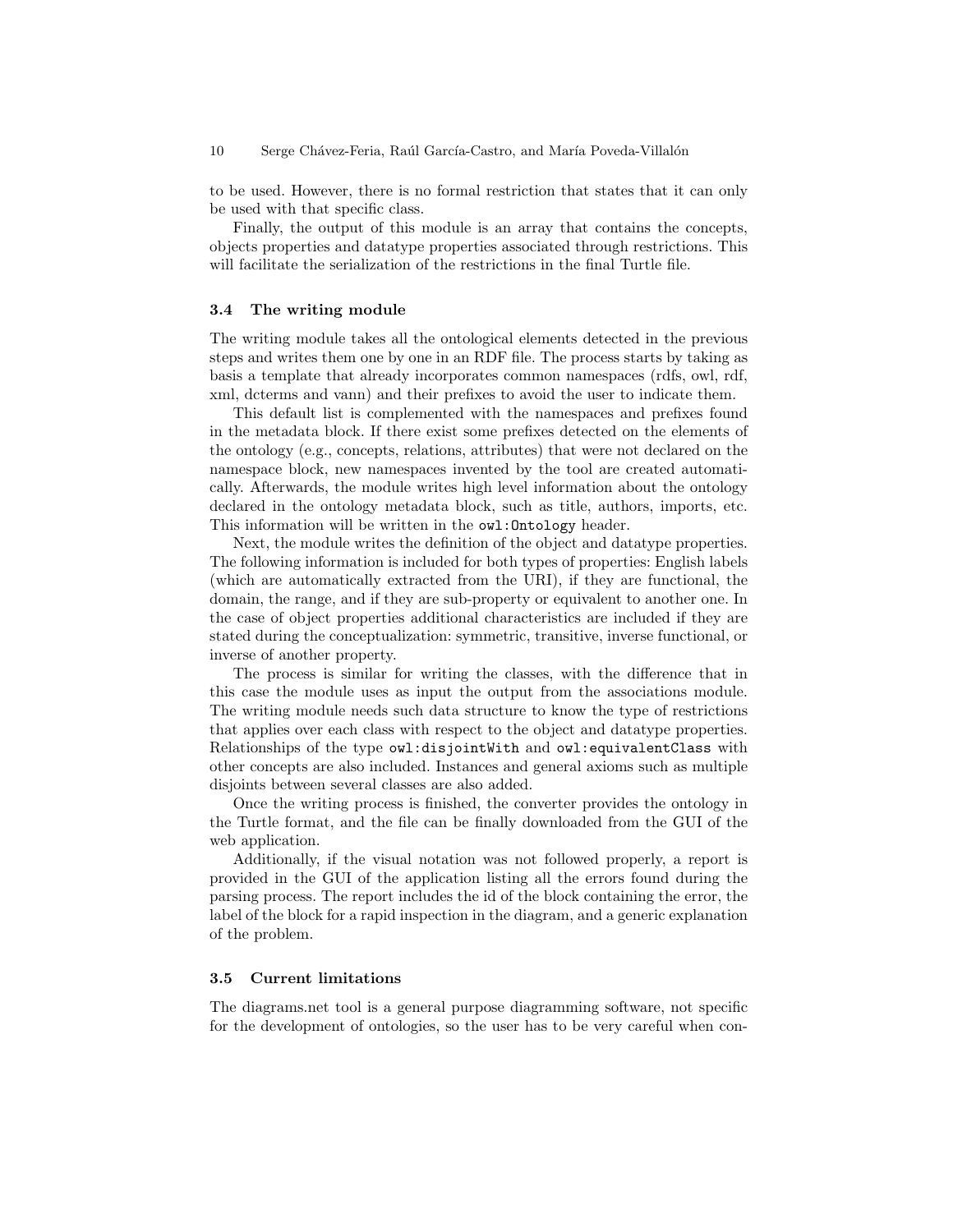structing the conceptualizations in order to avoid deviations from the visual notation being used. Even though the current version of the model can generate reports about the errors detected in model and the user can make the appropriate changes in the diagram, the process of identifying the blocks in the diagram manually can be very complex for very large conceptualizations.

Also, because diagrams.net does not allow to anchor the extremes of arrows to other arrows, the system cannot detect the rdfs:subpropertyOf, owl:inverseOf and  $\text{out:equivalentOf relationships.}$  For that we need to use the diamond options of the Chowlk visual notation. For instance, to express that the object property "hasSpace" has a relationship of type  $\text{owl:inverseOf}$  with the property "isSpaceOf" we need to use the diamond shapes for the converter to be able to detect this kind of construct.

# 4 Validation

In the following section we provide a series of examples that prove the usage of the tool. Additionally, we verified the correctness of the results obtained by the converter by transforming the visual OWL constructs listed in the visual notation. Because of the simplicity of the tool, we do not include user experience evaluation in this first version, but it is something that we plan to do for the next iterations.

# 4.1 Adoption and use

The service has been adopted in different projects from several institutions. For instance, Chowlk is being used as part of the ontology development pipeline in different H2020 European projects, such as  $BIMERR<sup>8</sup>$  and COGITO,<sup>9</sup> within the research lab developing Chowlk, but also by external teams, for example in the BIM4EEB<sup>10</sup> and CosWot ANR projects.<sup>11</sup>

Additionally, the system is being used to support the development of ontologies in different domains such as agriculture,<sup>12</sup> public transport [14], time,<sup>13</sup> ethics,<sup>14</sup> material science,<sup>15</sup> and ICT infraestructure [3]. Furthermore, some ontologies developed by international communities such as the  $W3C^{16}$  has also being implemented using Chowlk, such as the WoT discovery ontology.<sup>17</sup>

- <sup>13</sup> https://github.com/mnavasloro/ft3/blob/04c65c2b2ed2bd57f9ac6cfb32b7f4ebfda1f4c4/ ft3.owl
- <sup>14</sup> https://krnlet.github.io/#
- <sup>15</sup> https://github.com/Mat-O-Lab/MSEO
- $^{16}$  https://www.w3.org/

 $^8$  https://bimerr.iot.linkeddata.es/

 $^9$  https://cogito.iot.linkeddata.es/

<sup>10</sup> https://digitalconstruction.github.io/v/0.5/index.html

 $11$  https://coswot.gitlab.io/

<sup>12</sup> http://www.elzeard.co/ontologies/c3po/plant#

<sup>17</sup> https://github.com/w3c/wot-discovery/blob/24b2141e8e0cb74abd24cead0b4bbffb672e24c6/ context/discovery-ontology.ttl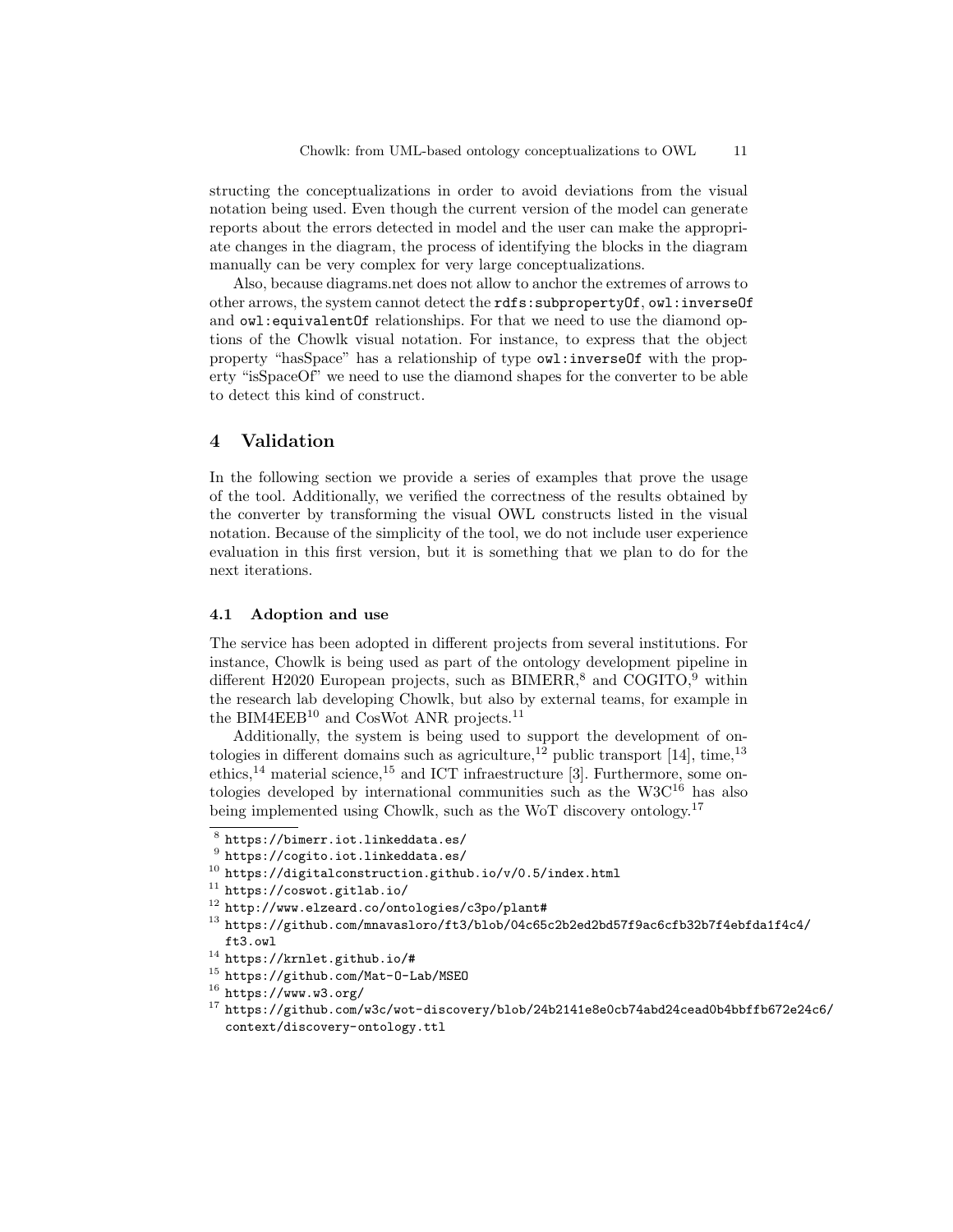Finally, the usage of the tool can be demonstrated by the issues, pull requests and forks made to the Github of the project. This demonstrate that Chowlk is being used not only to develop ontologies, but also being integrated in other ontology development softwares.<sup>18</sup>

## 4.2 Validation Tests

The service has been tested against a set of 49 diagrams, where all the results obtained were valid ontologies. Each diagram contains a set of building blocks representing the OWL constructs defined in the Chowlk visual notation. The diagrams constructed with their corresponding OWL ontologies are available in the GitHub repository of the project<sup>19</sup> for its verification. Figure 6 shows an example of an input diagram and the ontology generated by the converter.



Fig. 6: Test Conversion Example.

As it was mentioned in section 4.4, since it is not possible for the system to detect the owl:inverseOf, owl:equivalentProperty and rdfs:subPropertyOf axioms between object properties when they are represented using arrows, we tested those axioms representing the object properties with the diamond shapes.

 $^{18}$  https://gitlab.com/kupferdigital/ontoflow

<sup>19</sup> https://github.com/oeg-upm/Chowlk/tree/webservice/tests/inputs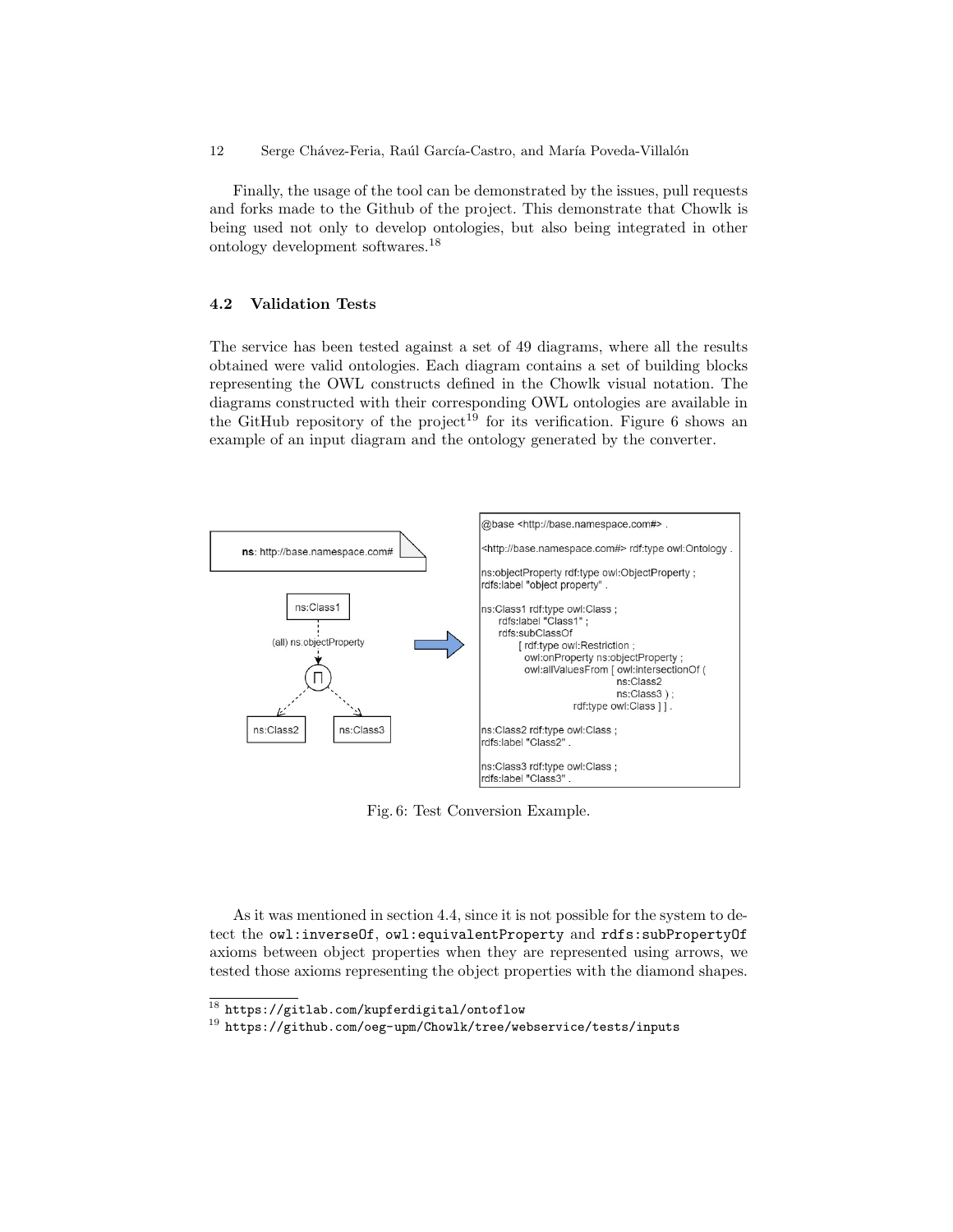### 5 Related work

Several approaches have been proposed in the recent years with respect to visual ontology edition tools. The work developed in [5] presents a good review of the state of the art regarding tools with edition and visualization capabilities. From the spectrum of tools analyzed, only six include the visual edition of ontologies as a feature. It is important to remark that the following review only considers tools that are free for its usage.

On the one hand, there is a set of applications that are implemented as a web service. WebVOWL [16] is an application that has as a principal feature the visualization of OWL ontologies, which are displayed following the VOWL visual notation that has a graph representation. Among other capabilities it allows the customization of the visualization and the modification of the ontology by directly manipulating the elements of the graph. On the same line, OWLGrEd [2] is a framework that offers visualization capabilities following an UML based notation. The tool allows the visual edition of ontologies but only in its desktop version. Even though, the graphical edition of the ontologies is possible in both applications, neither of them allow collaborative work.  $Graffoo<sup>20</sup>$  is an open source tool that can be used to represent OWL ontologies as easy-to-understand diagrams. Originally, it was developed as a standard library for the yEd diagram editor including a set of pallets to create ontology conceptualizations and afterwards using the  $\text{Ditto}^{21}$  web service to generate the OWL implementation. Recently, a library for diagrams.net was created to develop ontology conceptualization using the Graffoo visual notations; however, in this case the conversion service is not available.

On the other hand, there is a set of applications that require the local installation of software. The following tools are described based on their publications because there is no evidence of their availability. CMap Ontology Editor [8] is a set of tools that allows the creation and visualization of ontologies as conceptual maps [12], which are general artifacts that serve for the representation of any kind of knowledge. Ontotrack [10] is a standalone application that supports graph based and hierarchical representations of ontologies. It includes instant reasoning capabilities that provide instant feedback about the modeling decisions made by the user. Triple20 [15] is a manipulation and visualization tool developed using Prolog. Some of its characteristics include the representation of the ontology following a graph based and hierarchical view and the ability to handle large ontologies because all the data is stored in RAM memory. Finally, GrOWL [9] is a standalone Java application that, apart from the basic visualization and edition features, also makes use of shape, color and shade to encode properties in the nodes of the graph.

One common characteristic among the tools described previously is that all require the learning of a new development environment, the local installation of the software, or do not allow collaborative work.

 $^{20}$  https://essepuntato.it/graffoo/

<sup>21</sup> https://essepuntato.it/ditto/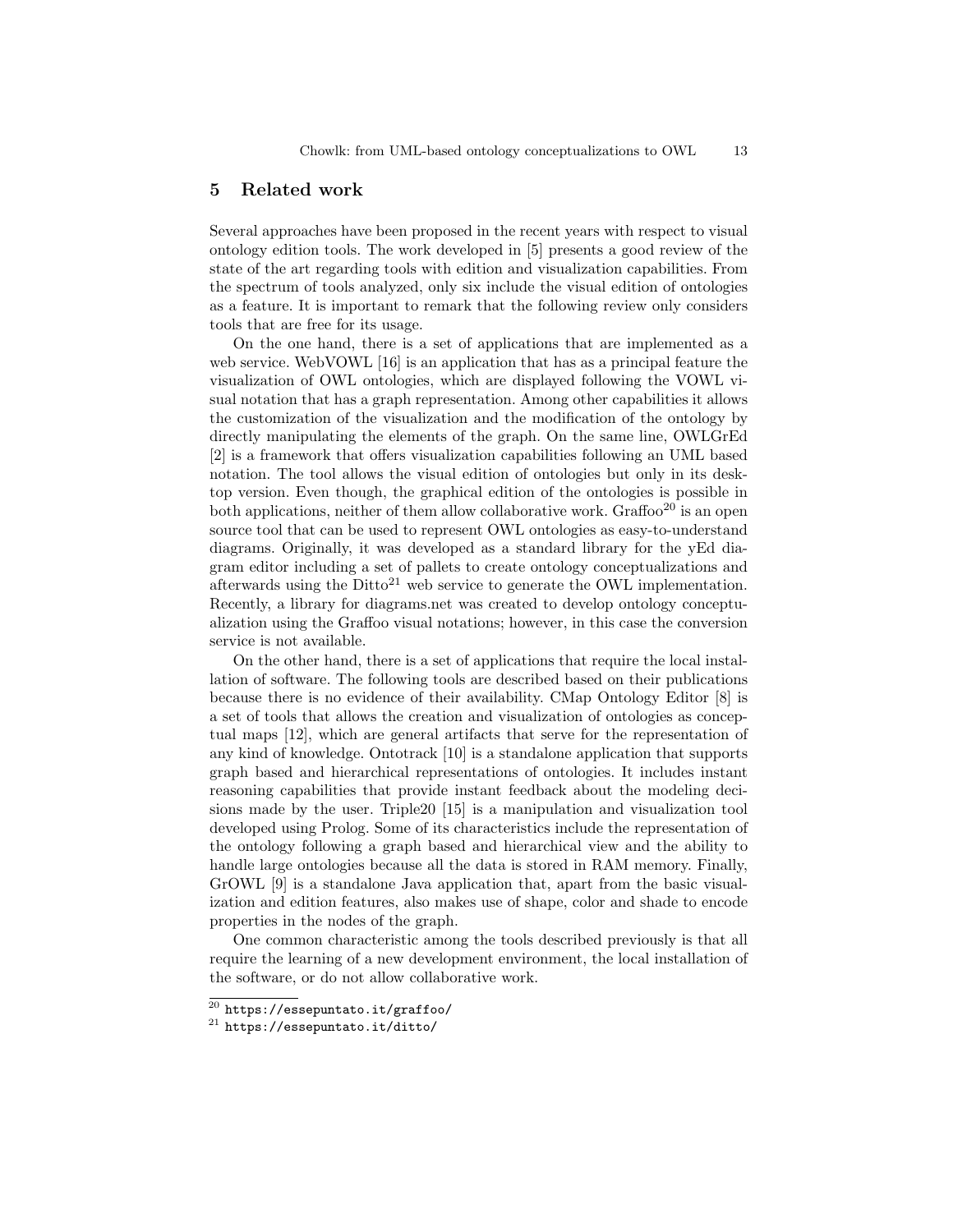The Chowlk converter eliminates the need for software installation by leveraging on existing popular diagramming tools that already provide collaborative edition features to generate the ontology conceptualizations. It could also be integrated with third party software. In addition, the proposed framework and converter are based on UML notation as it is commonly used in software engineering, and it is familiar to software engineers.

# 6 Conclusions and future work

This paper presents a system, Chowlk, to ease the ontology development process by leveraging the conceptualization activity outputs in order to transform the obtained diagrams into OWL code. Chowlk is implemented as a web application that allows the uploading of the diagram as an XML file and outputs the ontology in RDF/XML and Turtle formats speeding up the ontology developments.

The system was tested using a unit-test procedure with all the OWL constructs defined by the Chowlk visual notation, and also using it to generate the ontologies of the BIMERR ontology network.

We will explore the support for other visual notations for a broader adoption and testing of the tool. Additionally, further research should be carried out in order to support the updating of the conceptualizations. That is, how for a given ontology created by Chowlk, and then modified by an editor  $(Prot\acute{e}g\acute{e})$ , the changes can be appropriately represented in the diagram. The support for other standard formats such as SVG is also something to be explored in the next version. This could allow the converter to be independent of the diagramming tool to be used.

Finally, the sustainability plan for the system includes its continue use and evolution as part of current and future research projects and as part of the group ontology engineering tools suite roadmap. Some foreseen interactions exist between Chowlk and OnToology [1], by integrating the XML file as a resource in GitHub repositories from where OnToology can trigger Chowlk to generate the OWL code; and incorporating the pitfalls detection from OOPS! [13] within the conceptualization phase by the diagrams.net Chowlk plugin.

# References

- 1. Alobaid, A., Garijo, D., Poveda-Villalón, M., Santana-Perez, I., Fernández-Izquierdo, A., Corcho, O.: Automating ontology engineering support activities with ontoology. Journal of Web Semantics (2018)
- 2. Barzdins, J., Barzdins, G., Cerans, K., Liepins, R., Sprogis, A.: UML style graphical notation and editor for OWL 2. In: Perspectives in Business Informatics Research - 9th International Conference, BIR 2010, Rostock Germany, September 29-October 1, 2010. Proceedings. Lecture Notes in Business Information Processing, vol. 64, pp. 102–114. Springer (2010). https://doi.org/10.1007/978-3-642-16101-8 9
- 3. Corcho, O., Chaves-Fraga, D., Toledo, J., Arenas-Guerrero, J., Badenes-Olmedo, C., Wang, M., Peng, H., Burret, N., Mora, J., Zhang, P.: A high-level ontology network for ict infrastructures. In The Semantic Web-ISWC (sep 2021)